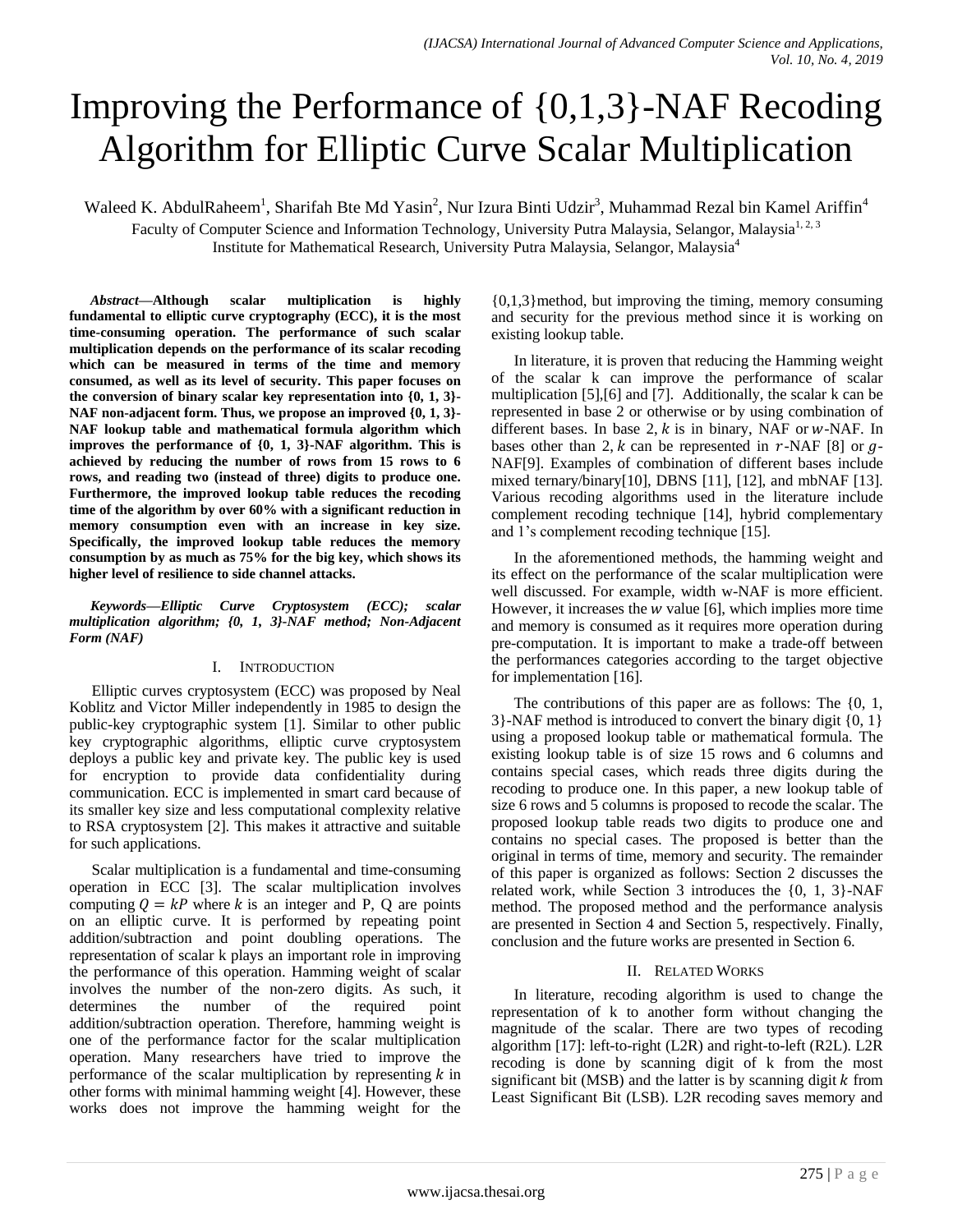is mostly preferred for memory constrained devices [18]. It depends on the number of rows of the lookup table and number of required digits read while recoding.

However, the performance of recoding algorithms depends on the hardware system implementation and memory storage [16] and [19]. Efficient recoding must have recoding rules that are efficient, simple, and consumes less memory [20]. An optimal recoding strategy must provide a trade-off between high nonzero density and low memory consumption [6]. Selection of radix or digit set for a scalar must also satisfy the characteristics of the scalar multiplication algorithm or implementation technology. According to [21], proper selection of radix and digit set for the scalar can promote an increase of the frequency of useful digits such as zero and a reduction in the total number of nonzero digits to represent a number.

Reitwiesner (1960) proposed a R2L with non-adjacent form (NAF) recoding which converts a binary number  $\{0,1\}$  into NAF with digit {-1,0,1}-NAF [22] as shown in Algorithm 1. A non-adjacent form means that there is no consecutive non-zero digit in the scalar k. In  $\{-1, 0, 1\}$ -NAF recoding, a binary number of form  $K = (K_{m-1},...,K_0)_2$  with  $K_i \in \{0, 1\}$ converted into a canonical form  $Y = (Y_m, Y_{m-1}, \ldots, Y_0)$  with  ${Y_m} \in \{-1, 0, -1\}$  using Algorithm 1. The average hamming weight of NAF is  $n/3$ .

Algorithm 1: R2L NAF Recoding

- Input:  $X = (X_{m-1},...,X_0)_2$ Output:  $Y = (Y_m, Y_{m-2}, ..., Y_0)_N$ 1  $C_0 \leftarrow 0; X_{m+1} \leftarrow 0; Y_m \leftarrow 0$
- 2 For i from 0 to m do
- 3  $C_{i+1} \leftarrow \lfloor (Ci + Xi + Xi-1)/2 \rfloor$
- 4  $yi \leftarrow Ci + Yi + 2.Ci+1$
- 5 Return  $Y = (Ym, Ym-2, ..., Y0)NAF$

Example 1: Convert the binary number  $k = (11111)$ , into NAF method using the Algorithm 1.

Solution:  $(11111)_2 = (10000 - 1)_{NAF}$ 

It is worthy of note that the hamming weight (number of non-zeroes) reduced from 5 into 2.

Joye and Yen [23] proposed an optimal L2R recoding algorithm for the binary number, The recoding however does not have NAF property as shown in Algorithm 2. They also use the lookup table to convert the binary to  $\{-1, 0, 1\}$  form as shown in Table I.

TABLE I. L2R SIGNED-DIGIT RECODING  $(X = 0 \text{ OR } 1)$ 

| bi | $\Lambda_i$ | $X_{i-1}$ | $X_{i-2}$ | $b_{i-1}$ |  |
|----|-------------|-----------|-----------|-----------|--|
|    |             |           |           |           |  |
|    |             |           |           |           |  |
|    |             |           |           |           |  |
|    |             |           |           |           |  |
|    |             |           |           |           |  |
|    |             |           |           |           |  |
|    |             |           |           |           |  |
|    |             |           |           |           |  |

Algorithm 2: L2R Signed Digit Recoding

Input: 
$$
X = (X_{m-1}, ..., X_0)_2
$$
  
\nOutput:  $Y = (Y_m, Y_{m-1}, ..., Y_0)_2$   
\n $1 \quad b_m \leftarrow 0; X_m \leftarrow 0; X_{-1} \leftarrow 0; X_{-2} \leftarrow 0$   
\n2 For i from m down to 0 do  
\n3  $b_{i-1} \leftarrow \lfloor (b_m + X_{i-1} + X_{i-2})/2 \rfloor$   
\n4  $Y_i \leftarrow -2b_i + X_i + b_{i-1}$ 

5 Return Y

Note that in Example 1, using Algorithm 1, 2 or the lookup Table I will give the same result (10000-1), but there is a considered difference in the time and memory consumed.

Rezai et.al [24] proposed an L2R recoding algorithm while deploying Markov chain to measure the hamming weight. They identified that their L2R method has a hamming weight of 3n/13.

## III. EXISTING{0, 1, 3}-NAF RECODING ALGORITHM

Yasin [25] proposed a recoding algorithm based on the idea from Reitwiesner's (R2L) [22] and Joye and Yen (L2R) [23]. The algorithm is also an L2R recoding and it converts a binary into a non-adjacent form in base 2 with digit {0, 1, 3} using Table II. The author has been proven that the representation follows the non-adjacent form (NAF) property. Algorithm 3 is used to convert the binary into  $\{0, 1, 3\}$ -NAF

Table II is a lookup table used together with Algorithm 3. Table II consists of 15 rows, and the algorithm starts with scanning three digits L2R. There are also special cases for certain conditions.

Algorithm 3: L2R {0,1,3}-NAF Recoding

Input: 
$$
r = (r_{m-1}, ..., r_0)_2
$$
  
\nOutput:  $r' = (r'_m, r'_{m-1}, ..., r'_0)_{\{0,1,3\}-NAR}$   
\n1 b<sub>m</sub> $\leftarrow$  0;  $r_m \leftarrow 0$ ;  $r_1 \leftarrow 0$ ;  $r_2 \leftarrow 0$ ;  $r'_m \leftarrow 0$   
\n2 For i from m-1 down to 0 do

- 2 For i from m-1 downto 0 do
- 3 scan two digits r from MSB i.e.  $r_i$  and  $r_{i+1}$
- 4 Compute  $b_i \leftarrow \lfloor (b_{i+1} + r_i + r_{i-1})/2 \rfloor$
- 5 Compare  $(b_{i+1}, r_{i+1}, r_i, r_{i-1}, b_i)$  with values from lookup table row by row:

If  $[(b_{i+1},r_{i+1},r_i,r_{i-1},b_i) \equiv \{(\text{row1}) \text{ or } (\text{row3}) \text{ or } (\text{row5})\}$ or  $(row6)$  or  $(row8)$  or  $(row9)$  or  $(row10)$  or (row13) or (row15). then  $r_i = 0$ 

- 6 If  $[(b_{i+1},r_{i+1},r_i,r_{i-1},b_i)]$  $\equiv$ {(row2) or (row4) or (row7)}] then r'<sub>i</sub> = 1 7 if  $[(b_{i+1},r_{i+1},r_i,r_{i-1},b_i)]$
- $\equiv$ {(row11) or (row12) or (row14)}] then r'<sub>i</sub> = 3 8 return  $(r'_m, r'_{m-1}, \ldots, r'_0)$

Example 2: Convert the number (1101101101) from binary into {0,1,3}-NAF method.

Solution: applying the lookup Table II or Algorithm 3 by reading 3 digits from L2R will give the result  $(0300300301)_{0,1,3}$ -NAF, which reduce the hamming weight from 7 into 4.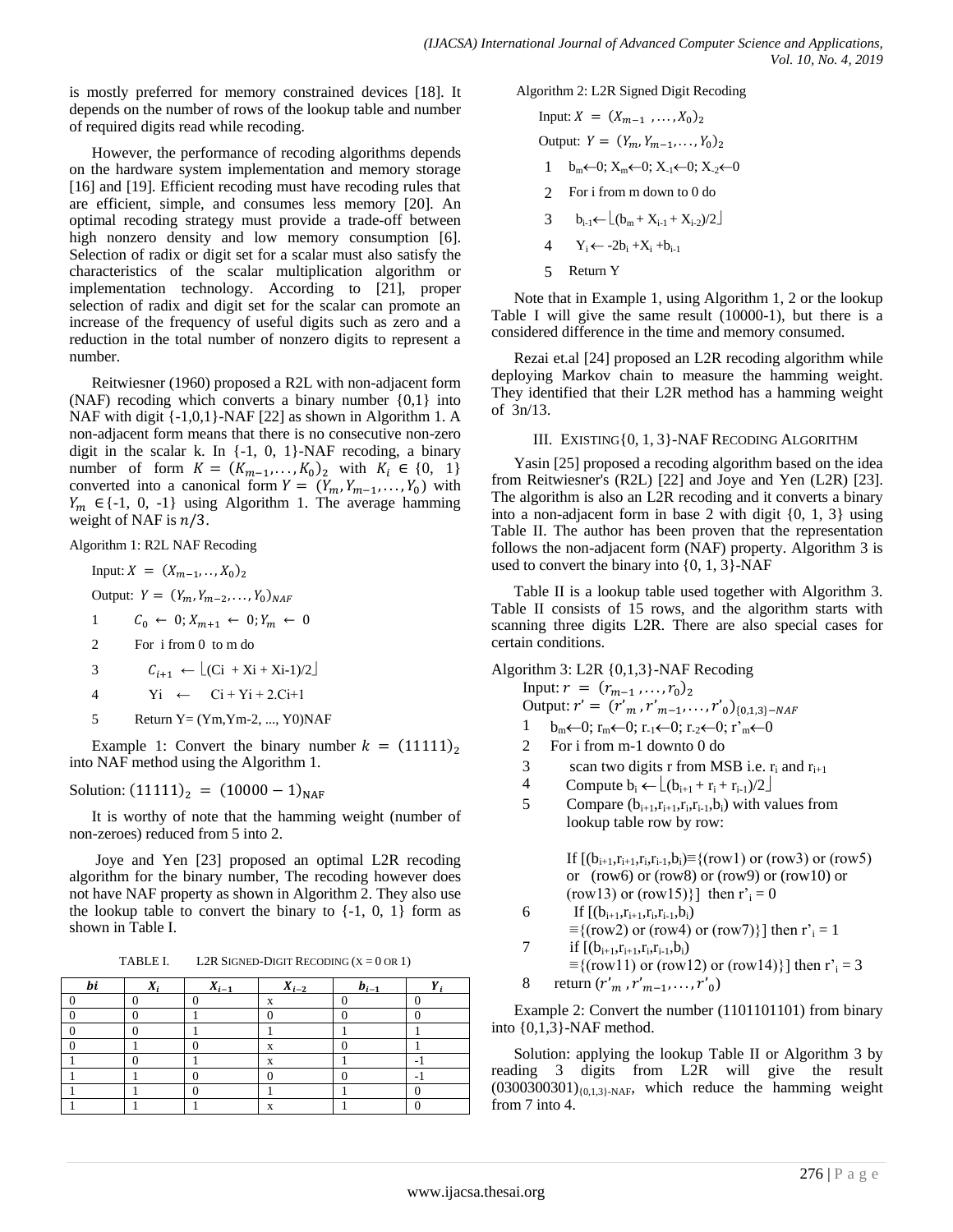| N <sub>0</sub> | $\boldsymbol{b}_{i+1}$ | $r_{i-1}$    | $r_i$        | $\boldsymbol{r}_{i+1}$ | <b>Special Case</b>            | $r_i$        | $b_i$          |
|----------------|------------------------|--------------|--------------|------------------------|--------------------------------|--------------|----------------|
| 1              | $\Omega$               | $\Omega$     | $\mathbf{0}$ | X                      |                                | $\mathbf{0}$ | $\overline{0}$ |
| 2              | $\theta$               | $\mathbf{0}$ | 1            | $\overline{0}$         |                                | 1            | $\overline{0}$ |
| 3              | $\mathbf{0}$           | $\mathbf{0}$ | 1            | $\mathbf{1}$           | if consecutive<br>#1's is even | $\theta$     | 1              |
| $\overline{4}$ | $\theta$               | $\mathbf{0}$ | $\mathbf{1}$ | $\mathbf{1}$           | if consecutive<br>#1's is odd  | 1            | 1              |
| 5              | $\Omega$               | $\mathbf{1}$ | $\mathbf{0}$ | X                      |                                | $\mathbf{0}$ | $\mathbf{0}$   |
| 6              | $\mathbf{0}$           | 1            | 1            | 1                      | If $r'_{i+1} = 1$ OR 3         | $\theta$     | 1              |
| 7              | 1                      | $\theta$     | 1            | $\theta$               |                                | 1            | 1              |
| 8              | 1                      | $\mathbf{0}$ | 1            | 1                      |                                | 1            | 1              |
| 9              | 1                      | $\mathbf{1}$ | $\mathbf{0}$ | $\overline{0}$         |                                | $\theta$     | $\theta$       |
| 10             | 1                      | $\mathbf{1}$ | $\mathbf{0}$ | $\mathbf{1}$           | If $r'_{i+1}=1$ OR 3           | $\mathbf{0}$ | 1              |
| 11             | $\mathbf{1}$           | $\mathbf{1}$ | $\mathbf{0}$ | $\mathbf{1}$           | If $r_{i+1}=0$                 | 3            | $\mathbf{1}$   |
| 12             | 1                      | $\mathbf{1}$ | 1            | $\overline{0}$         | If $r_{i+1}=0$                 | 3            | 1              |
| 13             | 1                      | $\mathbf{1}$ | 1            | $\Omega$               | If $r'_{i+1}=1$                | $\Omega$     | 1              |
| 14             | 1                      | $\mathbf{1}$ | $\mathbf{1}$ | $\mathbf{1}$           | If $r'_{i+1}=0$                | 3            | 1              |
| 15             | 1                      | $\mathbf{1}$ | 1            | 1                      | If $r_{i+1}=1$ OR 3            | $\mathbf{0}$ | 1              |

TABLE II.  $L2R \{0,1,3\}$ -NAF RECODING  $(X=0 \text{ OR } 1)$ 

#### IV. PROPOSED ALGORITHM

So we proposed Table III which converts a binary into {0,1,3}-NAF with high performance. Table III consists of 6 rows and it is used together with Algorithm 4. The algorithm starts with scanning two digits from R2L

Table III is an improved version of Table II. The table size is reduced from 15 rows to 6 rows. Algorithm 4 is used together with Table III to converts a binary into {0,1,3}-NAF.

Algorithm 4: Improved R2L {0,1,3}-NAF Recoding

Input:  $X = (X_{m-1}, ..., X_0)_2$ 

Output:  $Y = (Y_m, Y_{m-1}, \ldots, Y_0)_{\{0,1,3\}^-}$ 

1  $C_0 \leftarrow 0; X_m \leftarrow 0$ 

- 2 For i from 0 to m do
- 3 Scan two digit X from LSB  $(X_{i+1}, X_i)$
- 4 Use lookup table, find  $Y_i$  that match

$$
(C_i, X_{i+1}, X_i)
$$

- 5 Use lookup table, find  $C_{i+1}$
- 6 Return Y

In Algorithm 3, line 4 computes  $b_i$  for each iteration. Also, line 5 do comparison of function  $f(b_{i+1}, r_{i+1}, r_i, r_{i-1}) =$  $(r'_i, b_i)$  with the values in a row in the lookup table. In Algorithm 4, comparison of functionf( $C_i$ ,  $X_{i+1}$ ,  $X_i$ ) = ( $Y_i$ ,  $C_{i+1}$ ) is done in line 4. It is worthy of note that number of comparison is minimal than the one in Algorithm 3, since size of lookup table for Algorithm 3 is bigger than the size of lookup table used in Algorithm 4.

TABLE III. IMPROVED LOOKUP TABLE OF {0,1, 3}-NAF RECODING

| No | $X_{i+1}$ |   | $c_{i+1}$ |
|----|-----------|---|-----------|
|    |           |   |           |
|    |           |   |           |
|    |           |   |           |
|    |           | ⌒ |           |
|    |           |   |           |
|    |           |   |           |

In Table III, a new mathematical formula can be introduced to recode the digit without using the lookup table as presented in Algorithm 5.

Algorithm 5: Improved  ${0,1,3}$  -NAF Recoding R2L.

Input:  $x = (x_{m-1}, ..., x_0)_2$ Output:  $y = (y_m, y_{m-1}, ..., y_0)_{\{0,1,3\}^-}$ 1.  $C_0 \to 0$ ,  $x_m \to 0$ 2. For  $i = 0$  to m do

- 3.  $y_i = x_i * x_{i+1} + (x_{i+1} C_i) -$
- 4.  $C_{i+1} = (y_i + x_i + C_i)/2$
- 5. return  $y = (y_m, y_{m-1}, ..., y_0)_{\{0,1,3\}^-}$

In the proposed Algorithm 5, the value of  $y_i$  can be calculated using the values of  $(x_{i+1}, x_i, C_i)$  mathematically as in step 3, while the value of  $C_{i+1}$  can be computed using the values of  $(y_i, x_i, C_i)$  mathematically as in step 4.

In general, lookup table is more efficient in terms of time and memory since lookup table contains no mathematical operations such as multiplication and division as in Algorithm 5.

#### V. PERFORMANCE ANALYSIS

In terms of performance, we will compare between the proposed lookup table and the original lookup table [25] in terms of response time, memory usage and security. We implemented the two tables in JAVA (NetBeans IDE 8.0.2). The conversion from binary expansion to a new  $\{0,1,3\}$ -NAF representation is run successfully.

Table IV shows the time in seconds for different bit sizes of 24, 28, 32, and 36 bits. As the bit sizes decreases, the level of reduction in percentage is also decreases.

It is clear that the proposed lookup table is faster than current lookup table. The conversion processes also consume less time. Fig. 1 shows the reduction time between the two lookup tables.

Fig. 1 shows that our proposed lookup table is more efficient for larger bit size due to its higher reduction percentage.

In terms of the memory performance, the proposed algorithm consumes less memory with higher percentage for large bit key sizes as shown in Table V and Fig. 2.

In Fig. 1 and Fig. 2, the performance achied due the small lookup table size. While recoding, two digits only need to scan so as to produce one digits. Also this can be more efficient with key of big size.

TABLE IV. CONVERSION TIME FROM BINARY TO {0,1,3}-NAF FOR L2R AND MODIFIED R2L {0,1,3}-NAF ALGORITHMS

| Size of<br><b>bits</b> | $L2R$ {0,1,3}-NAF<br><b>Recoding(Seconds)</b> | Proposed R2L $\{0,1,3\}$ -<br><b>NAF Recoding (Seconds)</b> | <b>Reduction</b><br>Percentage |
|------------------------|-----------------------------------------------|-------------------------------------------------------------|--------------------------------|
| 36                     | 123650                                        | 49918                                                       | 60%                            |
| 32                     | 6839                                          | 2897                                                        | 58%                            |
| 28                     | 389                                           | 173                                                         | 56%                            |
| 24                     | 22                                            | 11                                                          | 50%                            |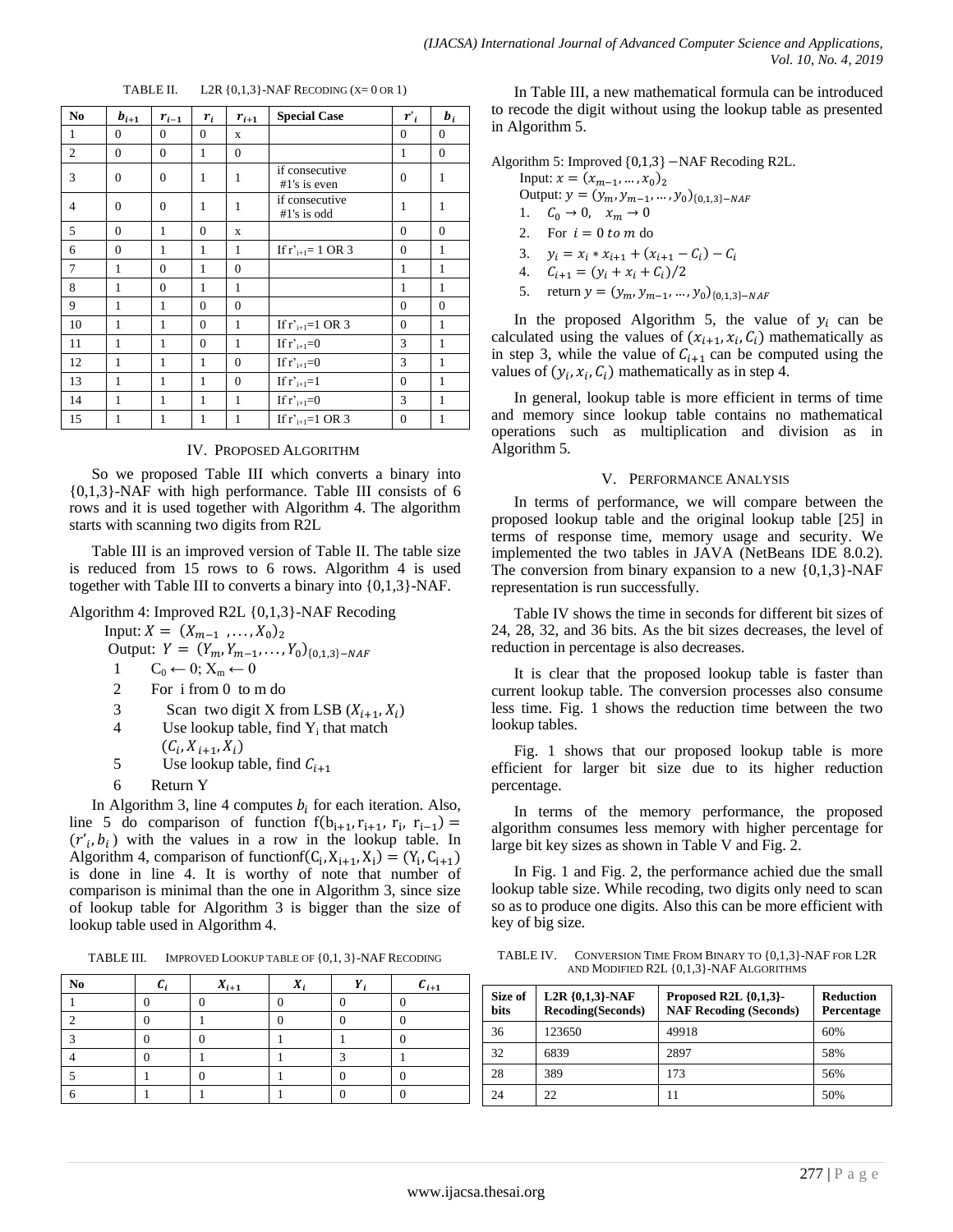

Fig. 1. Reduction Percentage of Time Related to Bit Size for the Proposed Lookup Table.



Fig. 2. Reduction Percentage of Time Related to Bit Size for the Proposed Lookup Table.

TABLE V. CONVERSION MEMORY BY KBYTES FROM BINARY TO {0,1,3}- NAF FOR L2R AND MODIFIED R2L {0,1,3}-NAF ALGORITHMS

| Size of<br>bits | $L2R$ {0,1,3}-NAF<br><b>Recoding (Kbytes)</b> | Proposed R2L $\{0,1,3\}$ -<br><b>NAF Recoding (Kbytes)</b> | <b>Reduction</b><br>Percentage |
|-----------------|-----------------------------------------------|------------------------------------------------------------|--------------------------------|
| 36              | 75416                                         | 18897                                                      | 75%                            |
| 32              | 41837                                         | 13691                                                      | 67%                            |
| 28              | 30937                                         | 11511                                                      | 63%                            |
| 24              | 25112                                         | 10164                                                      | 60%                            |

So, it is clear that the proposed is better than the original  $\{0, 1, 3\}$ -NAF algorithm.

To achieve better ECC security, a larger bit size is desired which makes the proposed lookup table more efficient in terms of time and the memory usage. It is thus more suitable for implementation in ECC.

In term of security, the original lookup table is vulnerable to side channel attack such as simple power attack SPA and timing attack TA due to its non-constant time execution [26]. The original lookup has two exceptional cases to the count number of 1's in line 4 & 5 in Table II. While using the lookup table, if there is a consecutive 1's is consumes more memory and time while recoding the original lookup table which makes it vulnerable to attacks. For instance, a hacker can guess that there is a consequent 1's at a part of the key [27].

#### VI. CONCLUSION AND FUTURE WORKS

In this paper, a new lookup table and mathematical formula have been proposed to improve the {0, 1, 3}-NAF method. The proposed method shows improvement in terms of time, memory and security aspects compared to the original  $\{0, 1, \ldots\}$ 3}-NAF method, since it reduces the lookup table size from 15 rows into 6, and reads two digits during the recoding to produce one instead of three. Time and memory are reduced while recoding execution with a percentage up to 60% and 75% respectively. The performance of the proposed lookup is more efficient while key size is bigger.

We suggest that this scalar recoding is applied in scalar multiplication either using Montgomery Ladder to achieve better security or using τNAF with Koblitz curves for higher efficiency. The digit 3 can be precomputed using different coordinates such as projective and affine over different curves such as binary, Edward and prime curves.

#### ACKNOWLEDGMENT

This work was supported by Ministry of Higher Education under FRGS Grant no. 5524822.

#### **REFERENCES**

- [1] K. E. Abdullah and N. H. M. Ali, "Security Improvement in Elliptic Curve Cryptography," Int. J. Adv. Comput. Sci. Appl., vol. 9, no. 5, pp. 122–131, 2018.
- [2] Z. U. A. Khan and M. Benaissa, "High Speed and Low Latency ECC Processor Implementation over GF ( 2 m ) on FPGA," IEEE Trans. Very Large Scale Integr. Syst., vol. 25, no. 1, p. 165–176., 2017.
- [3] N. Thangarasu and A. A. L. Selvakumar, "Improved elliptical curve cryptography and Abelian group theory to resolve linear system problem in sensor-cloud cluster computing," Cluster Comput., pp. 1–10, 2018.
- M. M. Ahmad, S. M. Yasin, R. Mahmod, and M. A. Mohamed, "X-Tract Recoding Algorithm for Minimal Hamming Weight Digit Set Conversion," J. Theor. Appl. Inf. Technol., vol. 75, no. 1, pp. 109–114, 2015.
- [5] O. Ugus, D. Westhoff, R. Laue, A. Shoufan, and S. A. Huss, "Optimized Implementation of Elliptic Curve Based Additive Homomorphic Sensor Networks," arXiv Prepr. arXiv0903.3900., 2009.
- [6] K. Okeya and T. Takagi, "The Width- w NAF Method Provides Small Memory and Fast Elliptic Scalar Multiplications," pp. 328–343, 2003.
- [7] A. Rezai and P. Keshavarzi, "CCS Representation : A new non-adjacent form and its application in ECC," J. Basic Appl. Sci. Res., vol. 2, no. 5, pp. 4577–4586, 2016.
- [8] T. Takagi, S. Yen, and B. Wu, "Radix- r Non-adjacent Form," Springer-Verlag Berlin Heidelb., pp. 99–100, 2004.
- [9] M. Joye and S. Yen, "New Minimal Modified Radix- r Representation with Applications to Smart Cards," in International Workshop on Public Key Cryptography, 2002, pp. 375–383.
- [10] M. Joye, "Trading Inversions for Multiplications in Elliptic," Des. codes Cryptogr., pp. 189–206, 2006.
- [11] V. Dimitrov, L. Imbert, and P. K. Mishra, "The double-base number system and its application to elliptic curve cryptography," Math. Comput., vol. 77, no. 262, pp. 1075–1104, 2008.
- [12] C. Doche and L. Habsieger, "A Tree-Based Approach for Computing Double-Base Chains A Tree-Based Approach for Computing Double-Base Chains," Australas. Conf. Inf. Secur. Priv. (pp. 433-446). Springer, Berlin, Heidelberg., no. June 2008, 2016.
- [13] P. Longa and C. Gebotys, "Setting Speed Records with the (Fractional) Multibase Non-Adjacent Form Method for Efficient Elliptic Curve Scalar Multiplication . Setting Speed Records with the ( Fractional ) Multibase Non-Adjacent Form Method for Efficient Elliptic Curve Scalar Mult," IACR Cryptol. ePrint Arch., no. February, 2015.